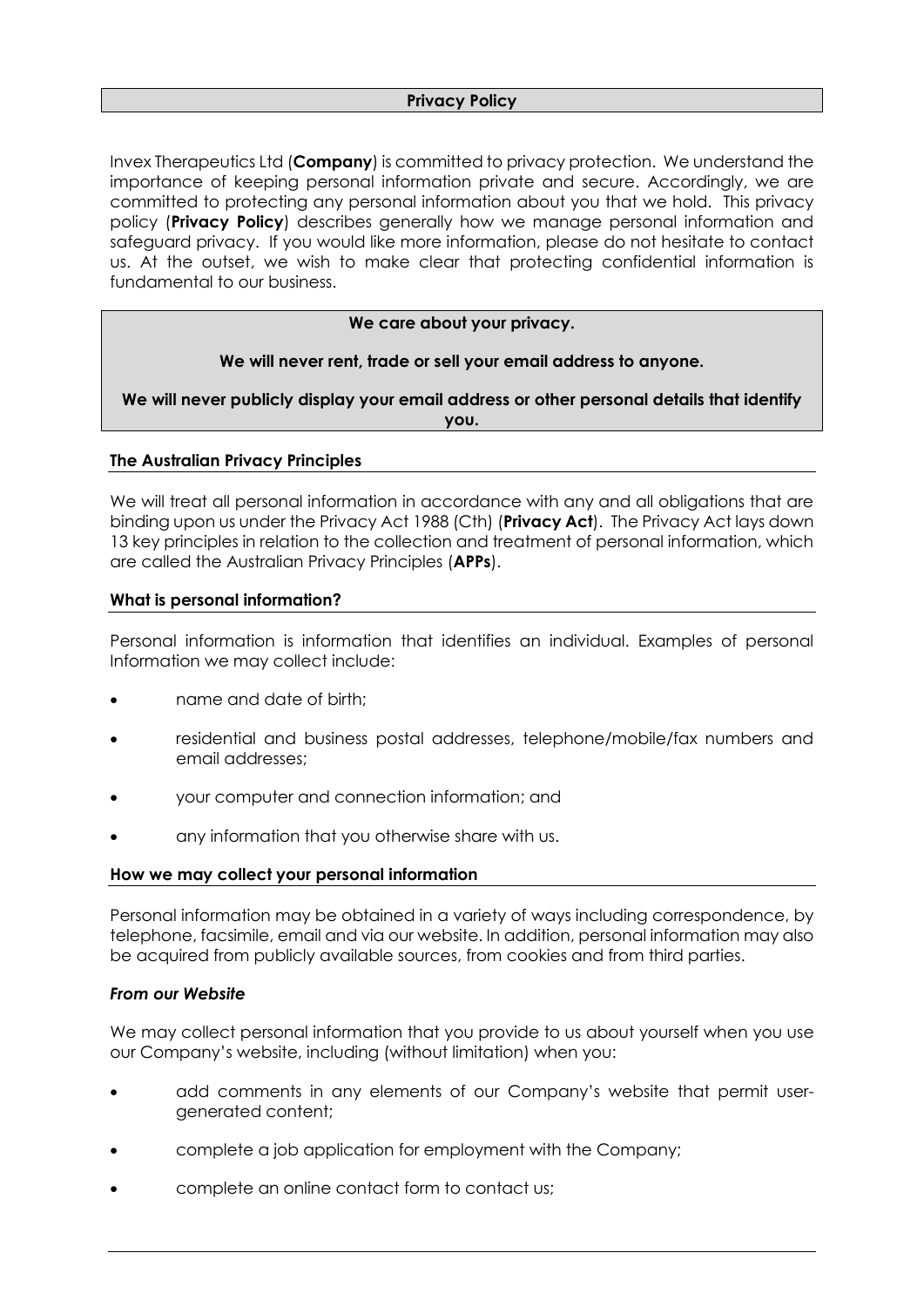When you visit our Company's website or download information from it, our web host makes a record of your visit that shows:

- the pages you visited of our website;
- the date and time that you visited our website; and
- the kind of browser that you used.

If you provide information to us by corresponding with our staff via electronic mail or through marketing or enquiry forms, our mail server makes a record of:

- your full e-mail address and the full recipient address; and
- the time and size of your e-mail.

### **Sensitive Information**

We only collect sensitive information if you consent to the collection of that information or it is reasonably necessary for one or more of our functions or activities or collection of the sensitive information is required or authorised by law.

Sensitive information will be used by us only:

- With your consent;
- For the purpose for which it was acquired;
- For a secondary purpose that is related to the initial purpose; or
- Where required or authorised by statute or law.

#### **How we may use and disclose your personal information**

Any personal information which we collect about you will be used and disclosed by us so that we can provide our services. It may also be used and disclosed for the further purposes for which it was collected, including those listed below or for secondary purposes related to those purposes, to the extent lawful.

The purposes for which we collect your information may include, to:

- verify your identity;
- respond to any queries or feedback that you may have;
- prevent and detect any misuse of, or fraudulent activities involving our website;
- prepare general statistics on the usage of our website;
- contact you (including via electronic messaging such as SMS and email, by mail, by facsimile, by phone or in any other lawful manner);
- develop and improve our services and obtain feedback.

We may also provide you with information from time to time about our services, marketing information and updates, unless you ask us not to do so in writing.

We will not pass on the personal information you have given us to anyone without first asking your permission, unless we are required or permitted to do so by law.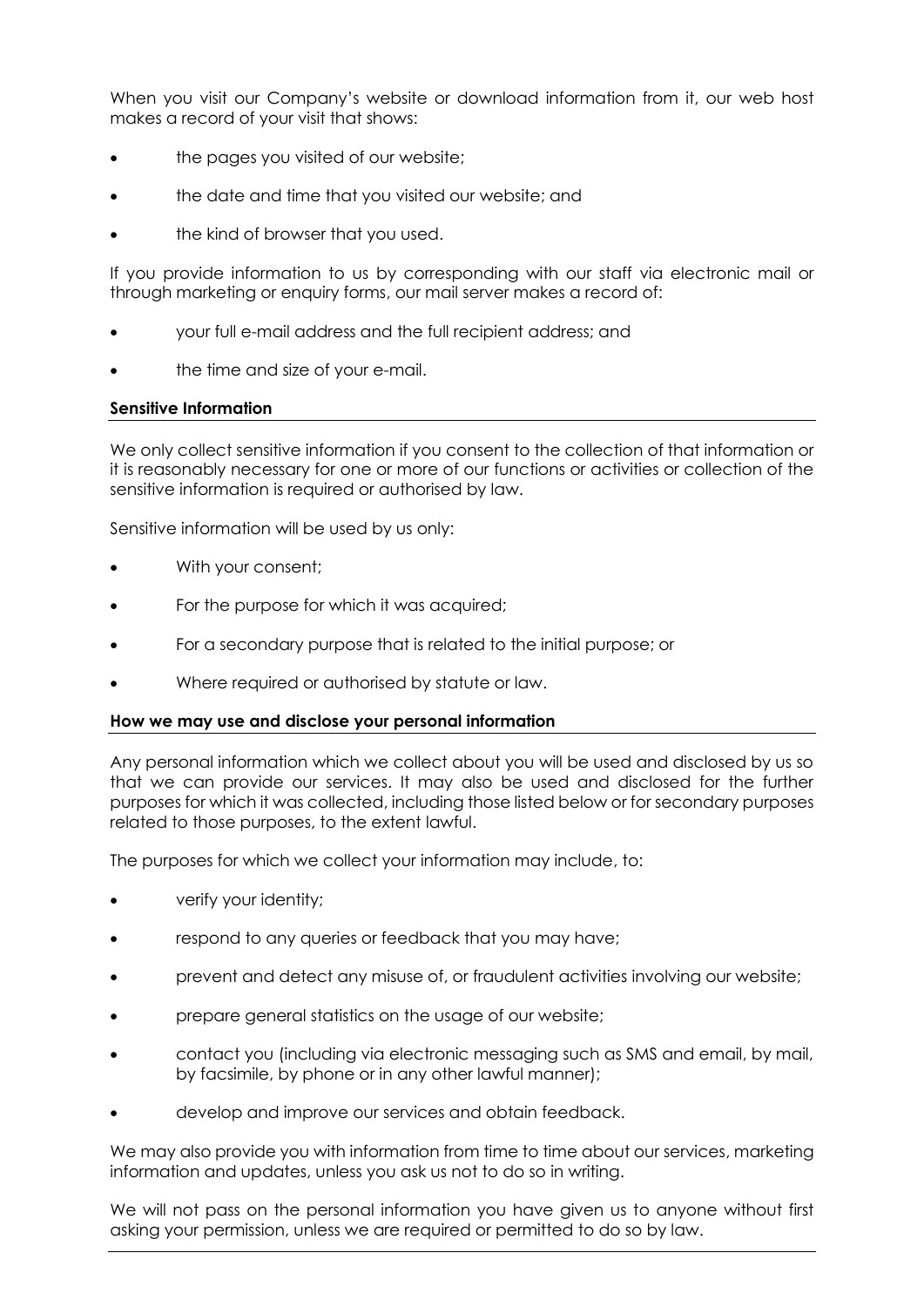Other circumstances in which we may use and disclose your personal information include:

- to our advisers and insurers on a confidential basis;
- where you have consented, expressly or impliedly, to the disclosure or use;
- in confidence, to third parties to improve our services and seek feedback; and
- where the use or disclosure is authorised or required by or under an Australian law or order of a court or tribunal.
- to conduct research and development in respect of our services;
- to gain an understanding of your information and communication needs or obtain your feedback or views about our services in order for us to improve them; and/or
- to maintain and develop our business systems and infrastructure, including testing and upgrading of these systems,

and for any other purpose reasonably considered necessary or desirable by the Company in relation to the operation of our business.

## *Job applications*

The Company may collect information as part of a job application, including:

- your name, gender, job title, photographic identification, email address, home address and other contact details;
- details of your business and other interests;
- your experience and/or academic and professional qualifications;
- third party references and communications with you;
- financial and payment information;
- and information collected from the application process and/or interviews.

## *Providing your personal information to overseas recipients*

We may provide personal information we have collected about you (as described above) to third party overseas service providers or other recipients. You agree that we will not be required to take steps to ensure the overseas recipients do not breach the APPs or the Privacy Act 1988 (Cth).

## **IP addresses**

The Company's website may also collect Internet Protocol (**IP**) addresses. IP addresses are assigned to computers on the internet to uniquely identify them within the global network. The Company collects and manages IP addresses as part of the service of providing internet session management and for security purposes. The Company may also collect and use web log, computer and connection information for security purposes and to help prevent and detect any misuse of, or fraudulent activities involving, our website.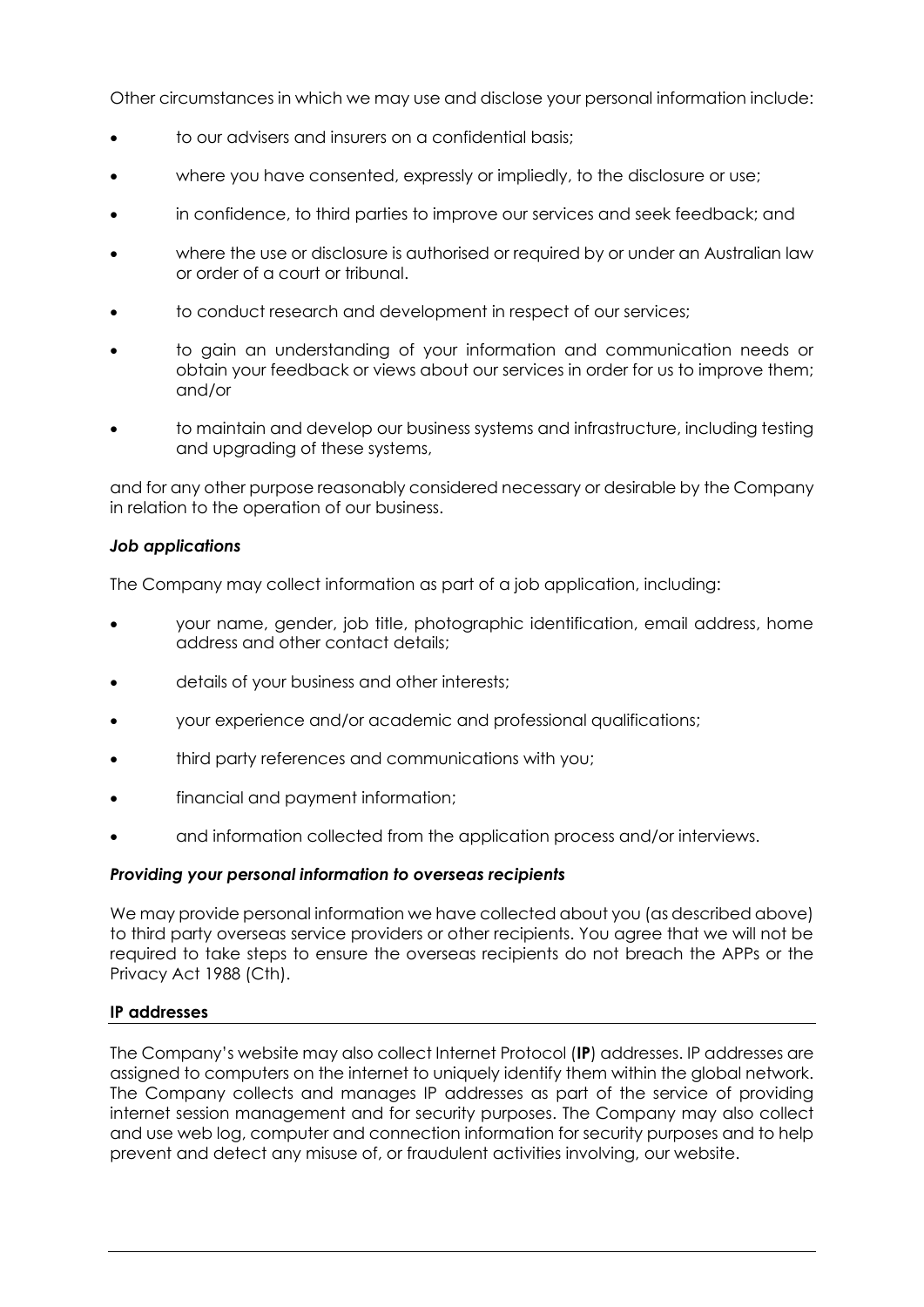# **Cookies**

Our Company website uses "cookies" to help personalise your online experience. A cookie is a text file or a packet of information that is placed on your hard disk by a web page server to identify and interact more effectively with your computer. There are two types of cookies that may be used at our website: a persistent cookie and a session cookie. A persistent cookie is entered by your web browser into the "Cookies" folder on your computer and remains in that folder after you close your browser, and may be used by your browser on subsequent visits to our website. A session cookie is held temporarily in your computer's memory and disappears after you close your browser or shut down your computer. Cookies cannot be used to run programs. Cookies are uniquely assigned to you, and can only be read by a web server in the domain that issued the cookie to you. In some cases, cookies may collect and store personal information about you. The Company extends the same privacy protection to your personal information, whether gathered via cookies or from other sources.

You can configure your internet browser to accept all cookies, reject all cookies or notify you when a cookie is sent. Please refer to your internet browser's instructions to learn more about these functions. Most web browsers automatically accept cookies, but you can usually modify your browser settings to decline cookies if you prefer. If you choose to decline cookies, you may not be able to fully experience the interactive features of our website.

## *Why we use cookies*

The Company's website uses cookies to:

- remember your preferences for using our website;
- show relevant notifications to you (eg, notifications that are relevant only to users who have, or have not, subscribed to newsletters or email or other subscription services); and
- remember details of data that you choose to submit to us (eg, through online contact forms or by way of comments, forum posts, chat room messages, reviews, ratings, etc).

Many of these cookies are removed or cleared when you log out but some may remain so that your preferences are remembered for future sessions.

## *Third party cookies*

In some cases, third parties may place cookies through our website. For example:

- Google Analytics, one of the most widespread and trusted website analytics solutions, may use cookies de-identified data about how long users spend on our website and the pages that they visit;
- Google AdSense, one of the most widespread and trusted website advertising solutions, may use cookies to serve more relevant advertisements across the web and limit the number of times that a particular advertisement is shown to you; and
- third party social media applications (eg, Facebook, Twitter, LinkedIn, Pinterest, YouTube, Instagram, etc) may use cookies in order to facilitate various social media buttons and/or plugins in our website.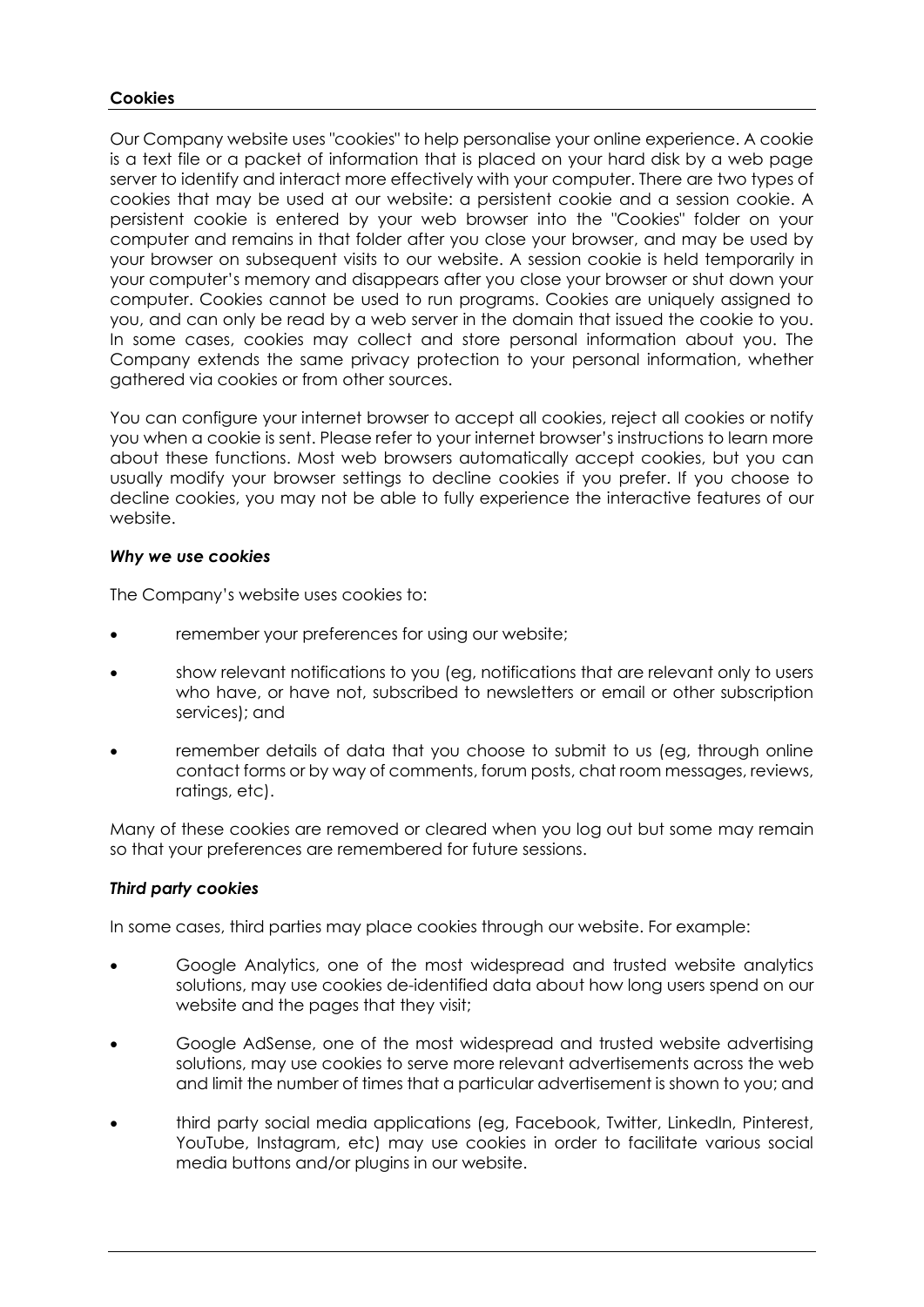# **Contacting us about privacy**

If you would like more information about the way we manage personal information that we hold about you, or are concerned that we may have breached your privacy, please contact us by email to [info@invextherapeutics.com](mailto:info@invextherapeutics.com) or by post.

## *Access to your personal information*

You have the right to request access to and correction of the personal information we hold about you. We will handle requests for access to your personal information in accordance with the APPs. We encourage all requests for access to your personal information to be directed to the Company by e-mail[: info@invextherapeutics.com](mailto:info@invextherapeutics.com) or by writing to the address below:

Invex Therapeutics PO Box 374, Claremont, Perth WA 6010

We will deal with all requests for access to personal information as quickly as possible. In some cases, consistent with the APPs, we may refuse to give you access to personal information we hold about you. This includes, without limitation, circumstances where giving you access:

- would be unlawful;
- would have an unreasonable impact on another person's privacy;
- would be likely to prejudice the taking of appropriate action in relation to suspected unlawful activity or misconduct of a serious nature, that relates to our functions or activities; or
- would be likely to prejudice enforcement related activities carried out by, or for, an enforcement body.

If we refuse to give you access to personal information, we will provide you with reasons for our refusal. Generally, on your request we will amend any personal information we hold about you which is inaccurate, incomplete or out of date.

## *Correcting your personal information*

We will take all reasonable steps to ensure that the personal information you provide us is accurate and up to date. You may ask us to correct or remove information which you think is inaccurate. If you would like to amend any of your details or the information you have provided to us, you can contact us using our contact details provided in this policy.

# **Storage and security of the information**

We are committed to maintaining the confidentiality of the information that you provide us and we will take all reasonable precautions to protect your personal information from unauthorised use or alteration. In our business, personal information may be stored both electronically (on our computer systems and with our website hosting provider) and in hard-copy form. Firewalls, anti-virus software and email filters, as well as passwords, protect all of our electronic information. Likewise, we take all reasonable measures to ensure the security of hard-copy information.

We use a number of mechanisms to protect the security and integrity of your personal information. Unfortunately, no data transmission over the Internet (or otherwise) can be guaranteed as completely secure. This means that we cannot guarantee that someone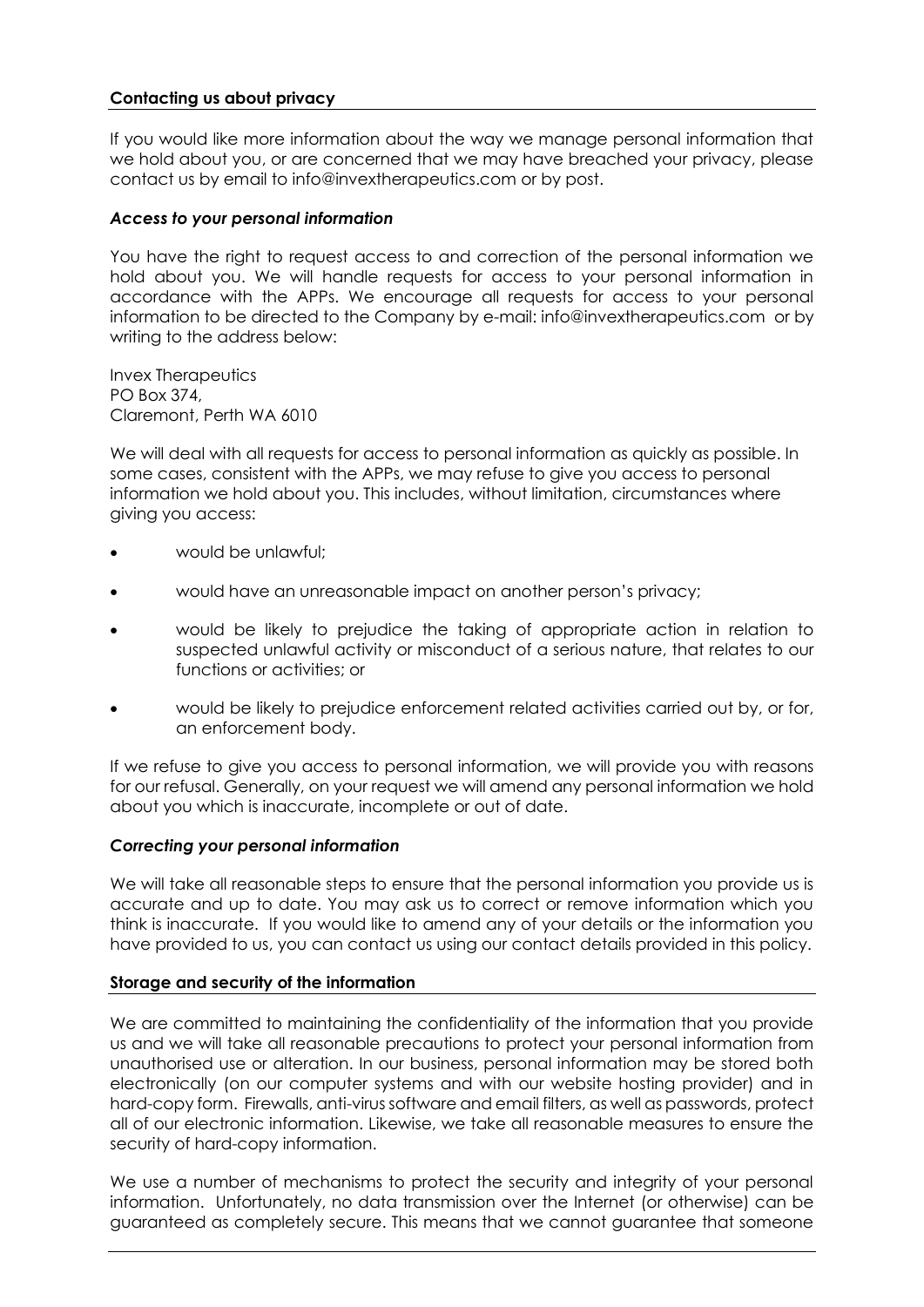else will not read the information you choose to give us when you transmit or send it. Therefore, any information you send to us over the Internet or otherwise is transmitted or sent at your own risk.

Once any personal information comes into our possession, we will take reasonable steps to protect that information from misuse and loss and from unauthorised access, modification or disclosure.

We exclude all liability (including, without limitation, in negligence) for the consequences of any unauthorised access to your personal information, except to the extent liability cannot be excluded due to the operation of statute.

### **Third party websites**

You may click-through to third party websites from our website, in which case we recommend that you refer to the privacy statement of the websites you visit. This Privacy Policy applies to our Company's website only and we assume no responsibility for the content of any third party websites.

### *Re-marketing*

We may use the Google AdWords and/or Facebook re-marketing services to advertise on third party websites to previous visitors to this site based upon their activity on this site. This allows us to tailor our marketing to better suit your needs and to only display advertisements that are relevant to you. Such advertising may be displayed on a Google search results page or a website in the Google Display Network or inside Facebook. Google and Facebook may use cookies and/or pixel tags to achieve this. Any data so collected by Google and/or Facebook will be used in accordance with their own respective privacy policies. None of your personal Google and/or Facebook information is reported to us.

You can set preferences for how Google advertises to you using the Google Ads Settings page (https://www.google.com/settings/ads). Facebook has enabled an AdChoices link that enables you to opt out of targeted advertising.

#### **Making a privacy complaint**

Complaints regarding a breach of privacy should be addressed to the Company (using the contact details provided above) who will contact you with a view to resolving the complaint. If you are still not satisfied you can contact the Office of the Australian Information Commissioner who may investigate your complaint further.

#### *Office of the Australian Information Commissioner*

Complaints must be made in writing.

| Phone   | 1300 363 992                                                                         |
|---------|--------------------------------------------------------------------------------------|
| Mail    | Office of the Australian Information Commissioner<br>GPO Box 5218<br>Sydney NSW 2001 |
| Website | www.oaic.gov.au                                                                      |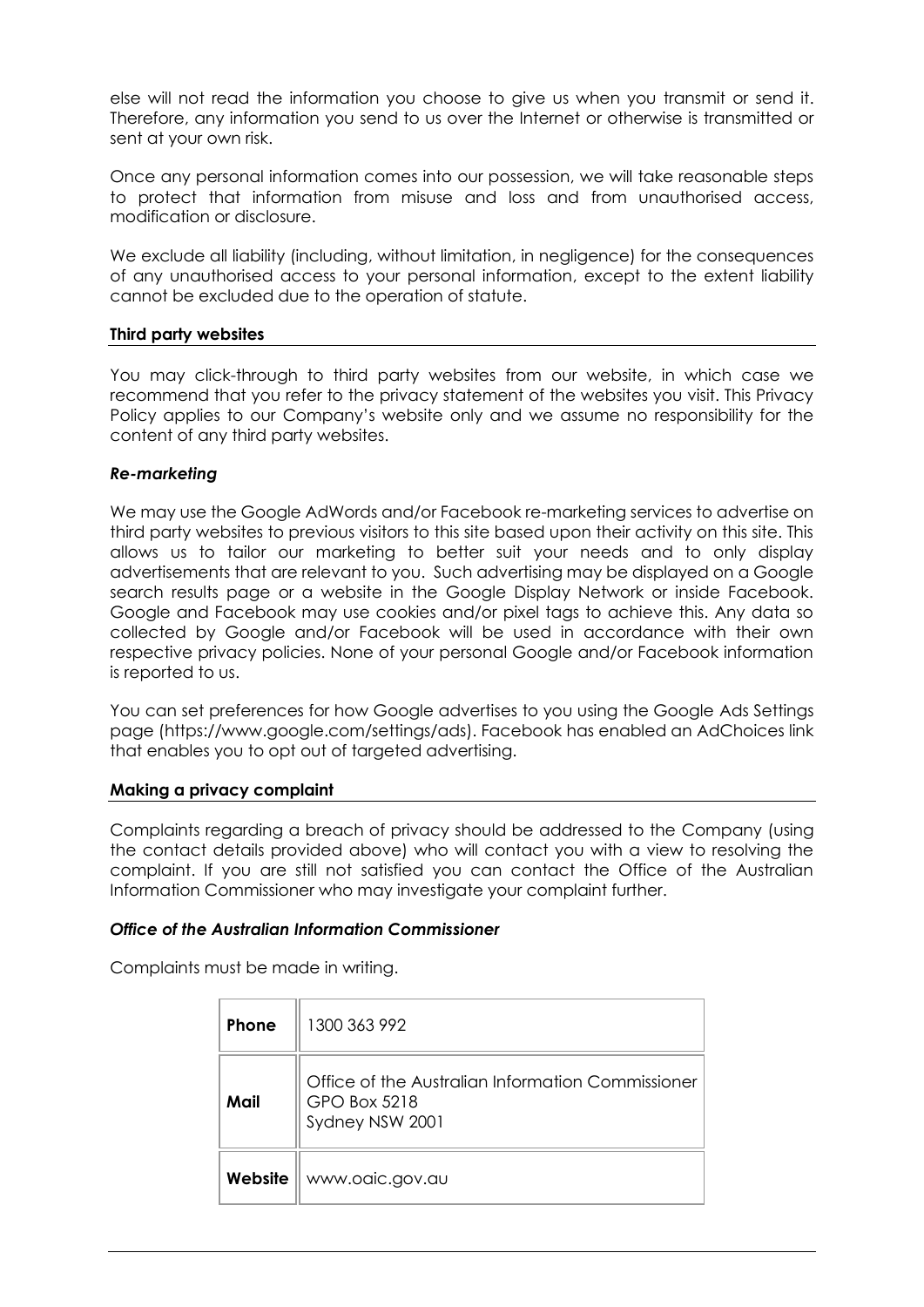# **General Data Protection Regulation (GDPR)**

Our Company welcomes the GDPR of the European Union (**EU**) as an important step forward in streamlining data protection globally. We intend to comply with the data handling regime laid out in the GDPR in respect of any personal information of data subjects in the EU that we may obtain.

### *GDPR rights*

The requirements of the GDRP are broadly similar to those set out in the Privacy Act and include the following rights:

- you are entitled to request details of the information that we hold about you and how we process it. For EU residents, we will provide this information for no fee;
- you may also have a right to:
	- have that information rectified or deleted;
	- restrict our processing of that information;
	- stop unauthorised transfers of your personal information to a third party;
	- in some circumstances, have that information transferred to another organisation; and
	- lodge a complaint in relation to our processing of your personal information with a local supervisory authority; and
- where we rely upon your consent as our legal basis for collecting and processing your data, you may withdraw that consent at any time.

If you object to the processing of your personal information, or if you have provided your consent to processing and you later choose to withdraw it, we will respect that choice in accordance with our legal obligations. However, please be aware that:

- such objection or withdrawal of consent could mean that we are unable to provide our services to you, and could unduly prevent us from legitimately providing our services to others subject to appropriate confidentiality protections; and
- even after you have chosen to withdraw your consent, we may be able to continue to keep and process your personal information to the extent required or otherwise permitted by law, in particular:
	- to pursue our legitimate interests in a way that might reasonably be expected as part of running our business and which does not materially impact on your rights, freedoms or interests; and
	- in exercising and defending our legal rights and meeting our legal and regulatory obligations.

#### *Storage and processing by third parties*

Data that we collect about you may be stored or otherwise processed by third party services with data centres based outside the EU, such as Google Analytics, Microsoft Azure, Amazon Web Services, Apple, etc and online relationship management tools. We consider that the collection and such processing of this information is necessary to pursue